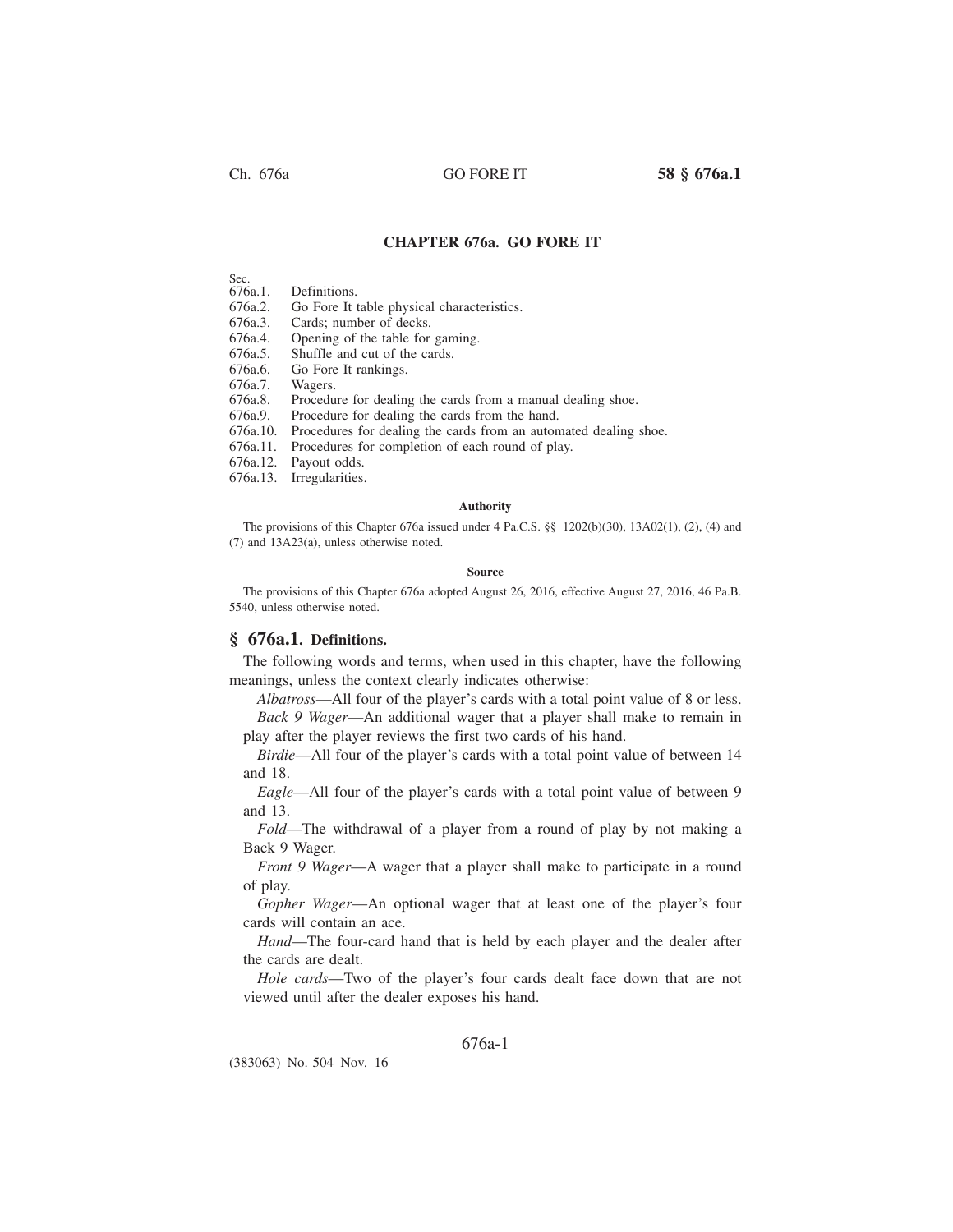*Par*—All four of the player's cards with a total point value of between 19 and 24.

*Skins Wager*—An optional wager a player may make to compete against the dealer's four cards.

## **§ 676a.2. Go Fore It table physical characteristics.**

(a) Go Fore It shall be played at a table having betting positions for no more than six players on one side of the table and a place for the dealer on the opposite side of the table.

(b) The layout for Go Fore It shall be submitted to the Bureau of Gaming Operations and approved in accordance with § 601a.10(a) (relating to approval of table game layouts, signage and equipment) and contain, at a minimum:

(1) The name or logo of the certificate holder.

(2) Separate betting areas designated for the placement of the Skins, Gopher, Front 9 and Back 9 Wagers for each player.

(3) Inscriptions that advise patrons of the payout odds for all permissible wagers offered by the certificate holder. If the payout odds are not inscribed on the layout, a sign identifying the payout odds for all permissible wagers shall be posted at each Go Fore It table.

(4) An inscription indicating that the Skins Wager will be lost if the dealer's hand and the player's hand ties. If the information is not inscribed on the layout, a sign which sets forth the required information shall be posted at each Go Fore It table.

(c) Each Go Fore It table must have a drop box and a tip box attached on the same side of the table as, but on opposite sides of, the dealer, as approved by the Bureau of Casino Compliance in accordance with § 601a.10(g). The Bureau of Casino Compliance may approve an alternative location for the tip box when a card shuffling device or other table game equipment prevents the placement of the drop box and tip box on the same side of the gaming table as, but on opposite sides of, the dealer.

(d) Each Go Fore It table must have a discard rack securely attached to the top of the dealer's side of the table.

#### **§ 676a.3. Cards; number of decks.**

(a) Except as provided in subsection (b), Go Fore It shall be played with one deck of cards that are identical in appearance and one cover card.

(b) If an automated card shuffling device is utilized, Go Fore It may be played with two decks of cards in accordance with the following requirements:

(1) The cards in each deck must be of the same design. The backs of the cards in one deck must be of a different color than the cards included in the other deck.

(2) One deck of cards shall be shuffled and stored in the automated card shuffling device while the other deck is being used to play the game.

676a-2

(383064) No. 504 Nov. 16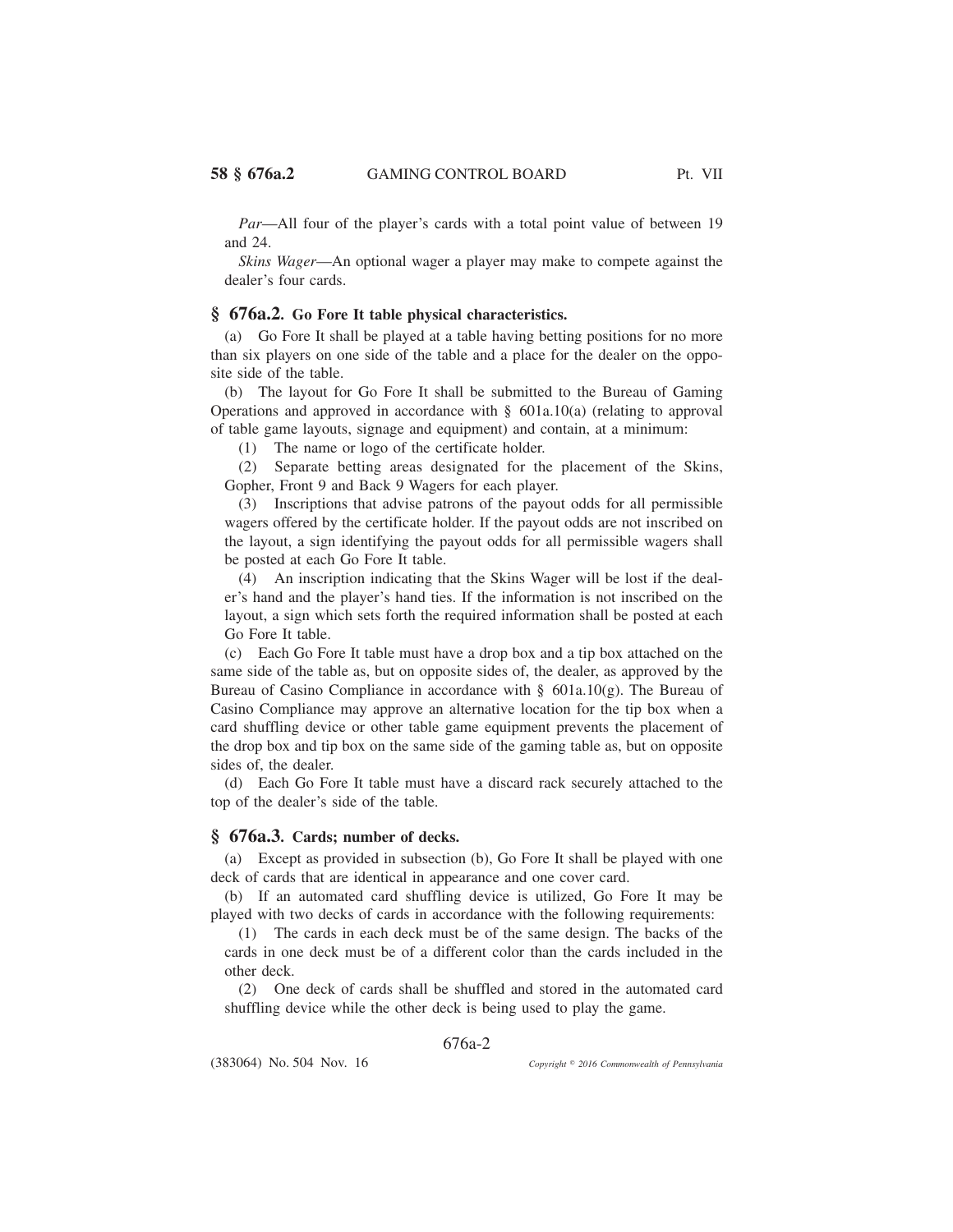(3) Both decks of cards shall be continuously alternated in and out of play, with each deck being used for every other round of play.

(4) The cards from only one deck shall be placed in the discard rack at any given time.

(c) The decks of cards used in Go Fore It shall be changed at least every:

(1) Four hours if the cards are dealt by hand.

(2) Eight hours if the cards are dealt from a manual or automated dealing shoe.

## **§ 676a.4. Opening of the table for gaming.**

(a) After receiving one deck or two decks of cards at the table, the dealer shall inspect the cards for defects. The floorperson assigned to the table shall verify the inspection.

(b) After the cards are inspected, the cards shall be spread out face up on the table for visual inspection by the first player to arrive at the table. The cards shall be spread in horizontal fan shaped columns by deck according to suit and in sequence.

(c) After the first player arriving at the table has been afforded an opportunity to visually inspect the cards, the cards shall be turned face down on the table, mixed thoroughly by a washing of the cards and stacked. Once the cards have been stacked, the cards shall be shuffled in accordance with § 676a.5 (relating to shuffle and cut of the cards).

(d) If an automated card shuffling device is utilized and two decks of cards are received at the table, each deck of cards shall be spread for inspection, mixed, stacked and shuffled in accordance with subsections (a)—(c).

(e) If the decks of cards received at the table are preinspected and preshuffled in accordance with  $\S$  603a.16(u) or (v) (relating to cards; receipt, storage, inspection and removal from use), subsections (a)—(d) do not apply.

### **Cross References**

This section cited in 58 Pa. Code § 676a.5 (relating to shuffle and cut of the cards).

## **§ 676a.5. Shuffle and cut of the cards.**

(a) Immediately prior to commencement of play, unless the cards were preshuffled in accordance with  $\S$  603a.16(u) or (v) (relating to cards; receipt, storage, inspection and removal from use), after each round of play has been completed or when directed by a floorperson or above, the dealer shall shuffle the cards, either manually or by use of an automated card shuffling device, so that the cards are randomly intermixed. Upon completion of the shuffle, the dealer or automated shuffling device shall place the deck of cards in a single stack. The certificate holder may use an automated card shuffling device which, upon completion of the shuffling of the cards, inserts the stack of cards directly into a dealing shoe.

676a-3

(383065) No. 504 Nov. 16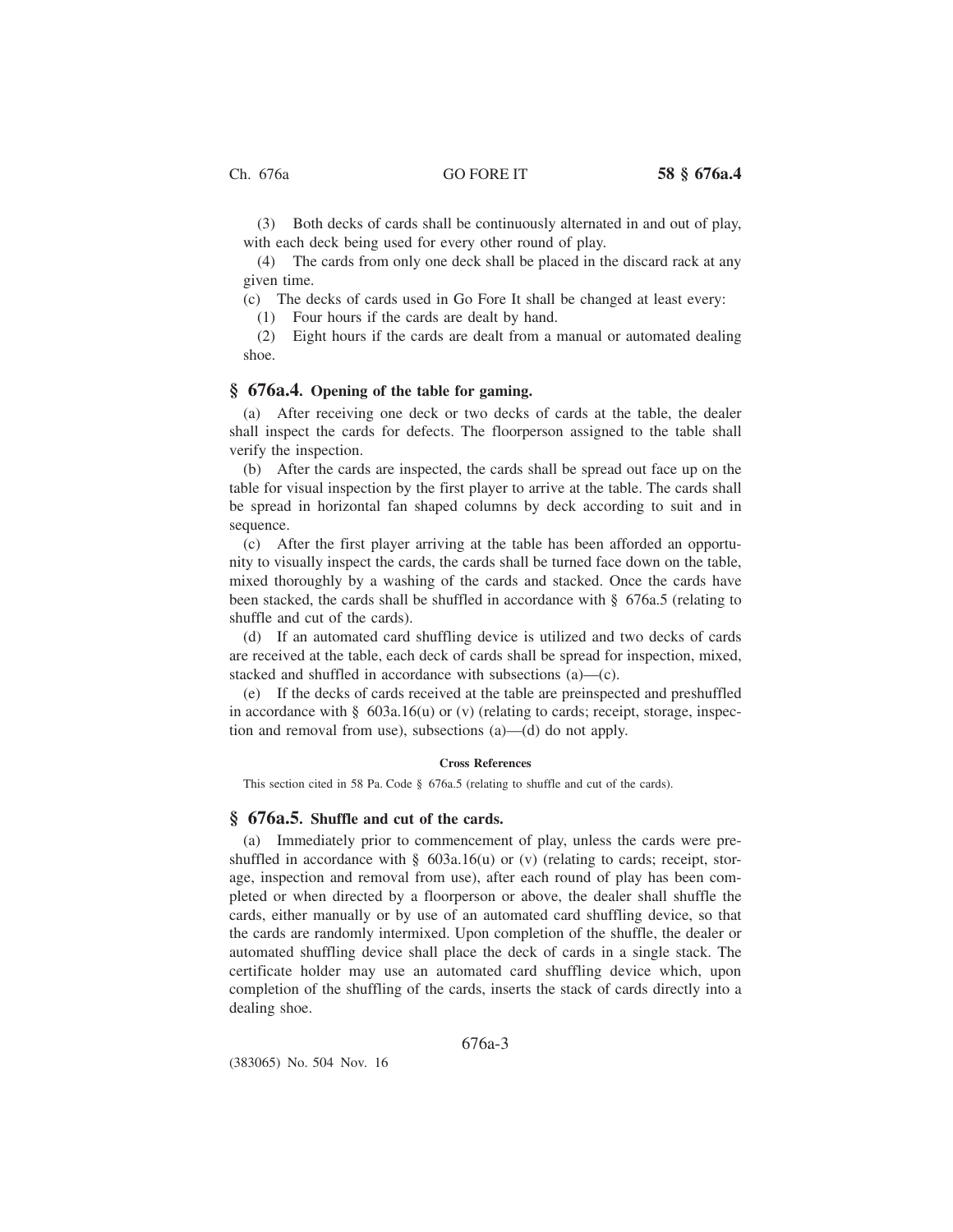(b) If an automated card shuffling device is being used, which counts the number of cards in the deck after the completion of each shuffle and indicates whether 52 cards are present, and the device reveals that an incorrect number of cards are present, the deck shall be removed from the table.

(c) After the cards have been shuffled and stacked, the dealer shall:

(1) If the cards were shuffled using an automated card shuffling device, deal or deliver the cards in accordance with § 676a.8, § 676a.9 or § 676a.10 (relating to procedure for dealing the cards from a manual dealing shoe; procedure for dealing the cards from the hand; and procedures for dealing the cards from an automated dealing shoe).

(2) If the cards were shuffled manually, cut the cards in accordance with subsection (d).

(d) If a cut of the cards is required, the dealer shall place the cover card in the stack at least ten cards in from the top of the stack. Once the cover card has been inserted, the dealer shall take all cards above the cover card and the cover card and place them on the bottom of the stack. The stack of cards shall then be inserted into the dealing shoe for commencement of play.

(e) After the cards have been cut and before any cards have been dealt, a floorperson or above may require the cards to be recut if the floorperson determines that the cut was performed improperly or in any way that might affect the integrity or fairness of the game.

(f) If there is no gaming activity at a Go Fore It table which is open for gaming, the cards shall be spread out on the table face down unless a player requests that the cards be spread face up on the table. After the first player arriving at the table is afforded an opportunity to visually inspect the cards, the procedures in § 676a.4(c) (relating to opening of the table for gaming) and this section shall be completed.

(g) A certificate holder may utilize a dealing shoe or other device that automatically reshuffles and counts the cards provided that the device is submitted to the Bureau of Gaming Laboratory Operations and approved in accordance with § 461a.4 (relating to submission for testing and approval) prior to its use in the licensed facility. If a certificate holder is utilizing the approved device, subsections (d)—(f) do not apply.

#### **Cross References**

This section cited in 58 Pa. Code § 676a.4 (relating to opening of the table for gaming); 58 Pa. Code § 676a.8 (relating to procedure for dealing the cards from a manual dealing shoe); 58 Pa. Code § 676a.9 (relating to procedure for dealing the cards from the hand); and 58 Pa. Code § 676a.10 (relating to procedures for dealing the cards from an automated dealing shoe).

676a-4

(383066) No. 504 Nov. 16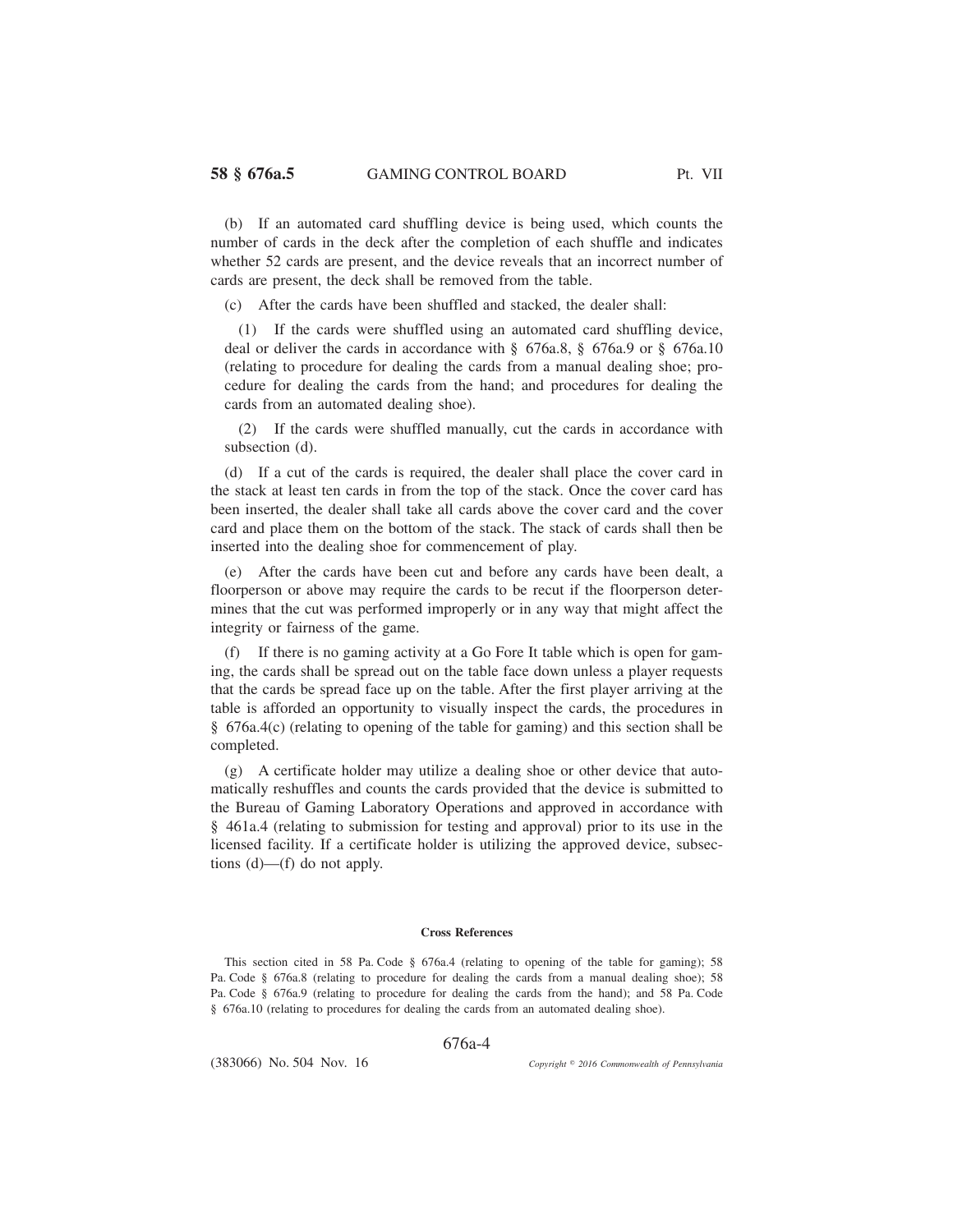## **§ 676a.6. Go Fore It rankings.**

The point value assigned to the cards used in Go Fore It shall be:

| Card              | Point Value |
|-------------------|-------------|
| Ace               |             |
| Jack, queen, king | 10          |
| 2 through 10      | Face value  |

## **§ 676a.7. Wagers.**

(a) Wagers at Go Fore It shall be made by placing value chips or plaques on the appropriate areas of the table layout. Verbal wagers accompanied by cash may not be accepted.

(b) Only players who are seated at a Go Fore It table may wager at the game. Once a player has placed a wager and received cards, that player shall remain seated until the completion of the round of play. If a player leaves the table during a round of play, any wagers made by the player may be considered abandoned and may be treated as losing wagers.

(c) All wagers, except the Back 9 Wager, shall be placed prior to the dealer announcing ''no more bets'' in accordance with the dealing procedure in § 676a.8, § 676a.9 or § 676a.10 (relating to procedure for dealing the cards from a manual dealing shoe; procedure for dealing the cards from the hand; and procedures for dealing the cards from an automated dealing shoe). Except as provided in § 676a.11(b) (relating to procedures for completion of each round of play), a wager may not be made, increased or withdrawn after the dealer has announced ''no more bets.''

(d) The following wagers may be placed in the game of Go Fore It:

(1) A Front 9 Wager, which is required to participate in a round of play.

(2) A Back 9 Wager equal to the player's Front 9 Wager which is required to continue in the round of play after the player views his first to cards.

(3) An optional Skins Wager to compete against the total point count of the dealer's hand.

(4) A Gopher Wager that at least one of the player's four cards will contain an ace.

(e) A player may not wager on more than one player position at a Go Fore It table.

### **Cross References**

This section cited in 58 Pa. Code § 676a.8 (relating to procedure for dealing the cards from a manual dealing shoe); 58 Pa. Code § 676a.9 (relating to procedure for dealing the cards from the hand); and 58 Pa. Code § 676a.10 (relating to procedures for dealing the cards from an automated dealing shoe).

## 676a-5

(383067) No. 504 Nov. 16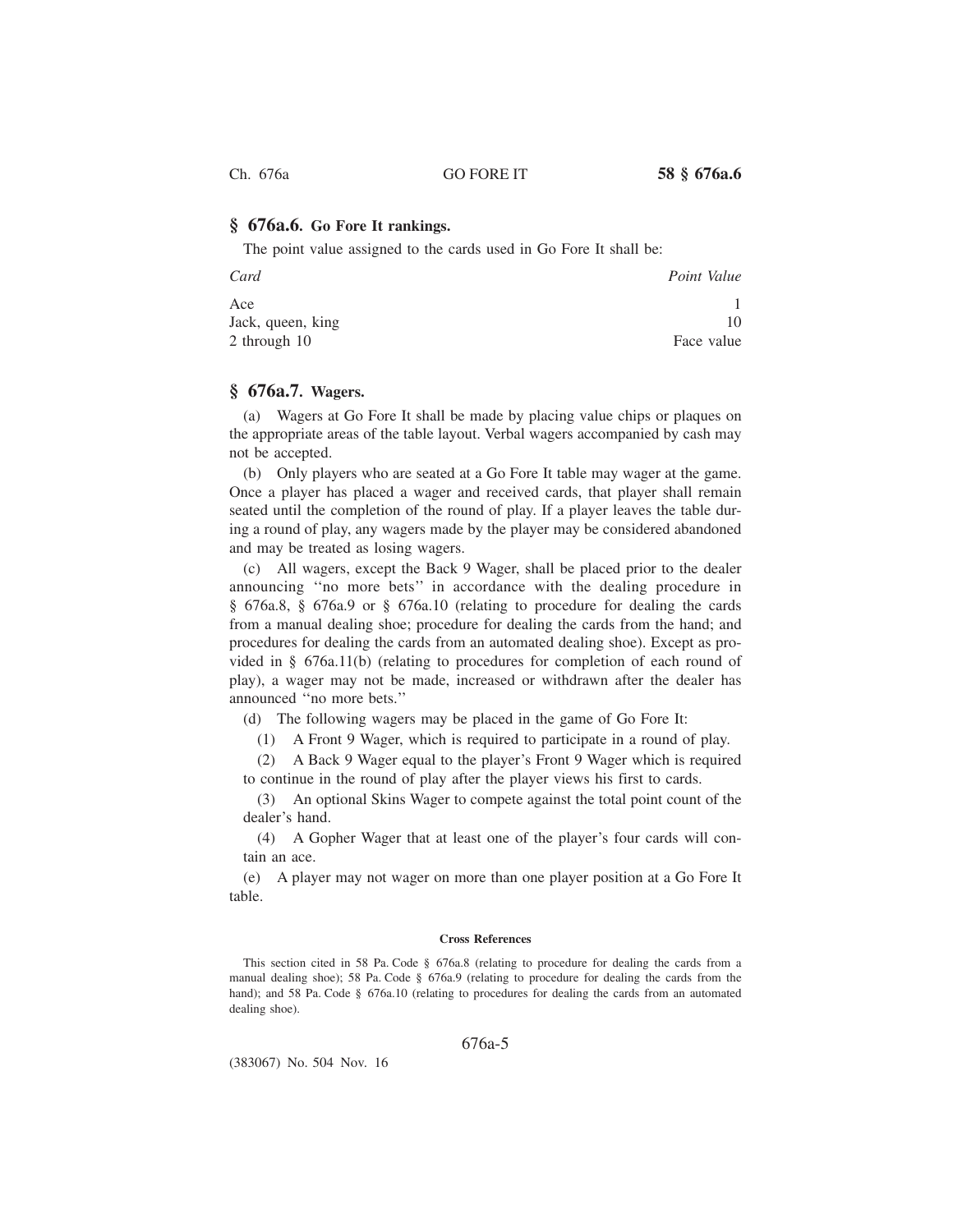### **§ 676a.8. Procedure for dealing the cards from a manual dealing shoe.**

(a) If a manual dealing shoe is used, the dealing shoe must be located on the table in a location approved by the Bureau of Casino Compliance in accordance with  $\S$  601a.10(g) (relating to approval of table game layouts, signage and equipment). Once the procedures required under § 676a.5 (relating to shuffle and cut of the cards) have been completed, the stacked deck of cards shall be placed in the dealing shoe by the dealer or by the automated card shuffling device.

(b) Prior to dealing the cards, the dealer shall announce ''no more bets'' and starting with the player farthest to the dealer's left and continuing around the table in a clockwise manner, deal one card at a time to each player who placed the required Front 9 Wager in accordance with  $\S$  676a.7(d)(1) (relating to wagers) until each player who placed the required Front 9 Wager and the dealer has four cards. The first two cards dealt to the player shall be placed in front of the player. The second two cards dealt to the player shall be dealt behind the front two cards and shall be the player's hole cards. Each card shall be removed from the dealing shoe with the hand of the dealer that is the closest to the dealing shoe and placed on the appropriate area of the layout with the opposite hand.

(c) After two stacks of two cards have been dealt to each player and four cards to the dealer, the dealer shall remove the stub from the manual dealing shoe and, except as provided in subsection (d), place the stub in the discard rack without exposing the cards.

(d) If an automated card shuffling device, which counts the number of cards in the deck after the completion of each shuffle and indicates whether 52 cards are present, is not being used, the dealer shall count the stub at least once every 5 rounds of play to determine if the correct number of cards are still present in the deck. The dealer shall determine the number of cards in the stub by counting the cards face down on the layout.

(e) If the count of the stub indicates that 52 cards are in the deck, the dealer shall place the stub in the discard rack without exposing the cards.

(f) If the count of the stub indicates that the number of cards in the deck is incorrect, the dealer shall determine if the cards were misdealt. If the cards were misdealt but 52 cards remain in the deck, all hands shall be void and all wagers shall be returned to the players. If the cards were not misdealt, all hands shall be void, all wagers shall be returned to the players and the entire deck of cards shall be removed from the table.

#### **Cross References**

This section cited in 58 Pa. Code § 676a.5 (relating to shuffle and cut of the cards); 58 Pa. Code § 676a.7 (relating to wagers); and 58 Pa. Code § 676a.11 (relating to procedures for completion of each round of play).

676a-6

(383068) No. 504 Nov. 16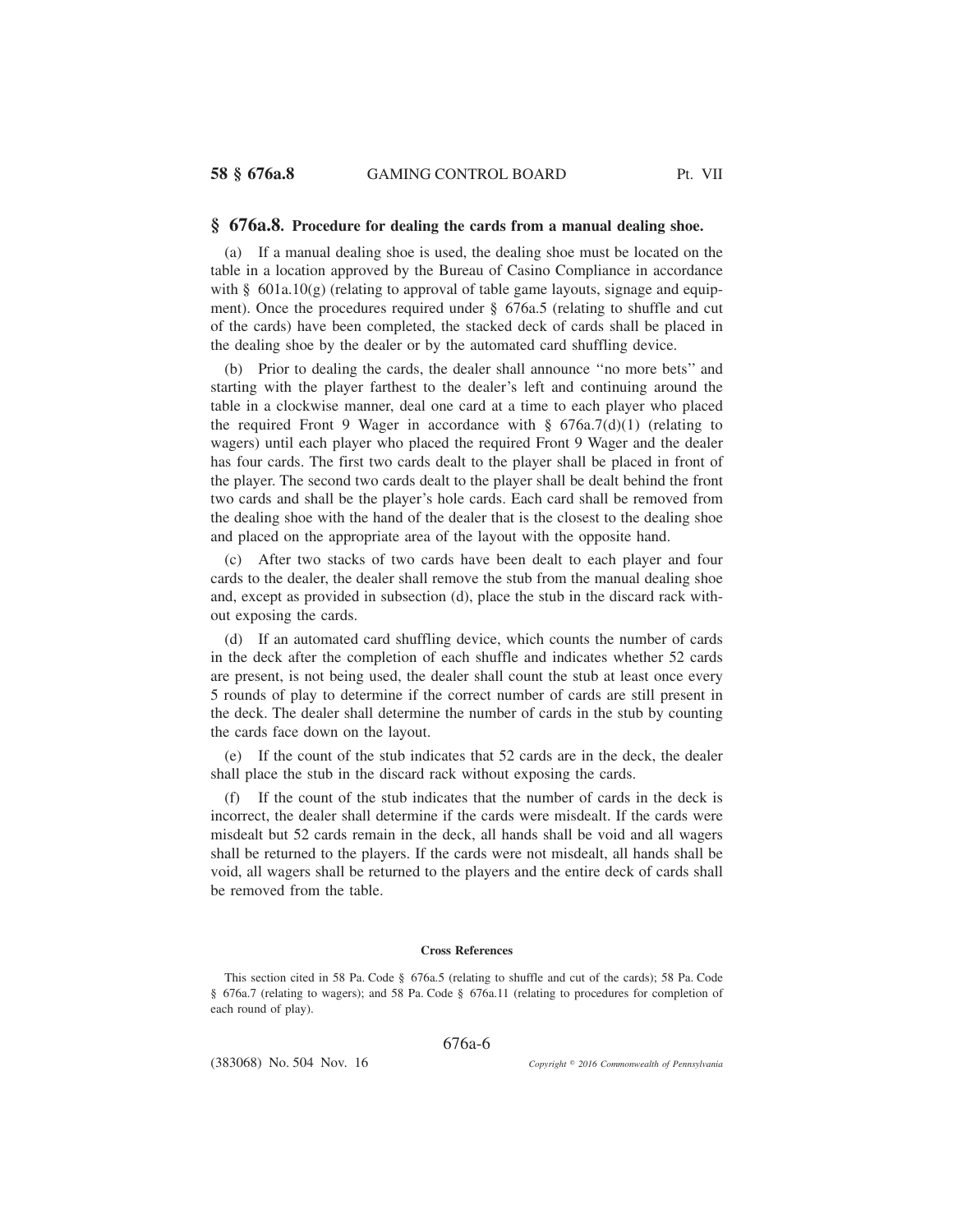### **§ 676a.9. Procedure for dealing the cards from the hand.**

(a) If the cards are dealt from the dealer's hand, the following requirements shall be observed:

(1) An automated shuffling device shall be used to shuffle the cards.

(2) After the procedures required under § 676a.5 (relating to shuffle and cut of the cards) have been completed, the dealer shall place the stacked deck of cards in either hand. After the dealer has chosen the hand in which he will hold the cards, the dealer shall continue to use that hand whenever holding the cards during that round of play. The cards held by the dealer shall be kept over the table inventory container and in front of the dealer at all times.

(b) Prior to dealing the cards, the dealer shall announce ''no more bets'' and starting with the player farthest to the dealer's left and continuing around the table in a clockwise manner, deal one card at a time to each player who placed the required Front 9 Wager in accordance with  $\S$  676a.7(d)(1) (relating to wagers) until each player who placed the required Front 9 Wager and the dealer has four cards. The first two cards dealt to the player shall be placed in front of the player. The second two cards dealt to the player shall be dealt behind the front two cards and shall be the player's hole cards.

(c) After two stacks of two cards have been dealt to each player and four cards to the dealer, except as provided in subsection (d), the dealer shall remove the stub from the manual dealing shoe and place the stub in the discard rack without exposing the cards.

(d) If the automated card shuffling device does not count the number of cards in the deck after the completion of each shuffle and indicate whether 52 cards are present, the dealer shall count the stub at least once every 5 rounds of play to determine if the correct number of cards are still present in the deck. The dealer shall determine the number of cards in the stub by counting the cards face down on the layout.

(e) If the count of the stub indicates that 52 cards are in the deck, the dealer shall place the stub in the discard rack without exposing the cards.

(f) If the count of the stub indicates that the number of cards in the deck is incorrect, the dealer shall determine if the cards were misdealt. If the cards were misdealt but 52 cards remain in the deck, all hands shall be void and all wagers shall be returned to the players. If the cards were not misdealt, all hands shall be void, all wagers shall be returned to the players and the entire deck of cards shall be removed from the table.

#### **Cross References**

This section cited in 58 Pa. Code § 676a.5 (relating to shuffle and cut of the cards); 58 Pa. Code § 676a.7 (relating to wagers); and 58 Pa. Code § 676a.11 (relating to procedures for completion of each round of play).

676a-7

(383069) No. 504 Nov. 16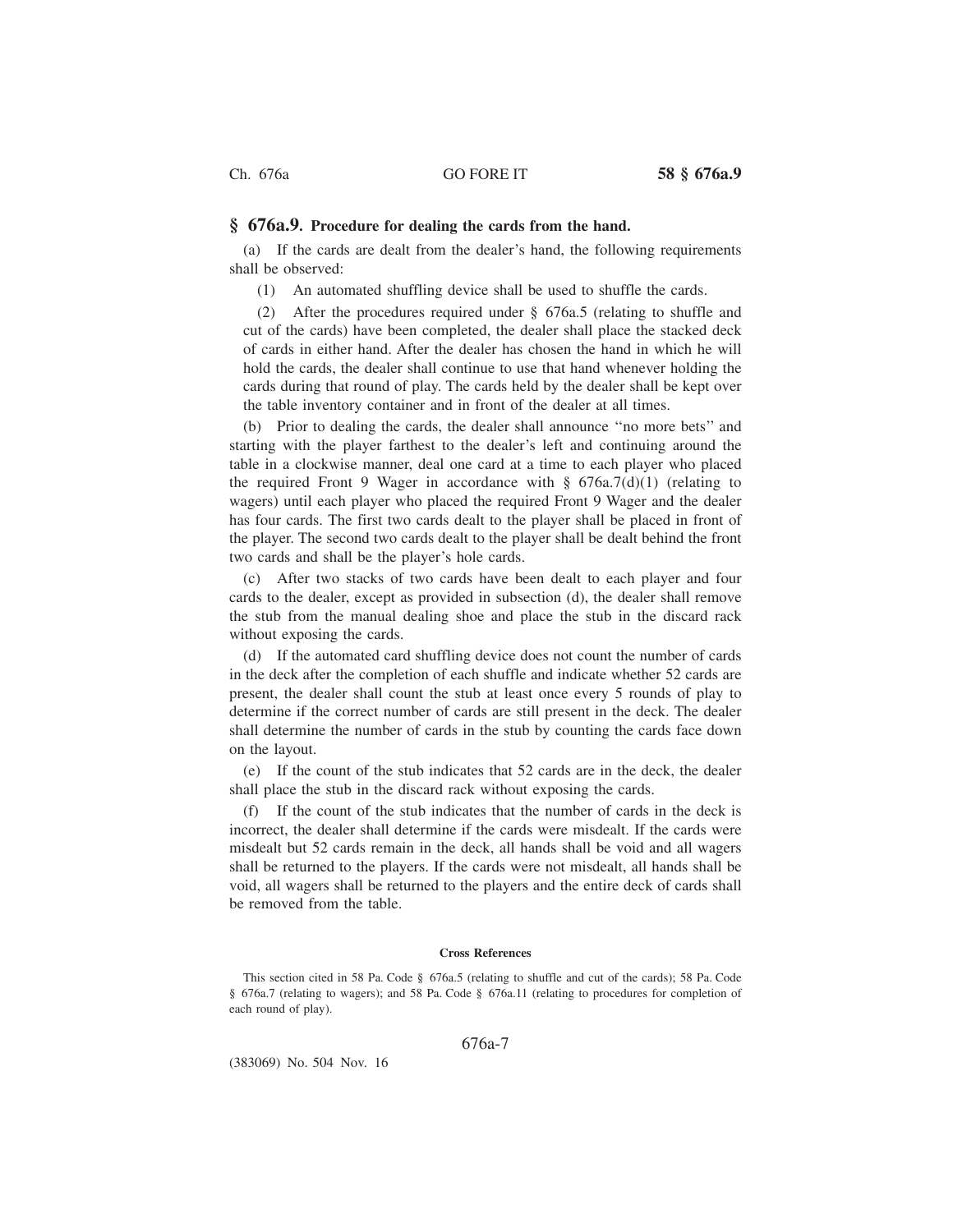## **§ 676a.10. Procedures for dealing the cards from an automated dealing shoe.**

(a) If the cards are dealt from an automated dealing shoe, the following requirements shall be observed:

(1) After the procedures required under § 676a.5 (relating to shuffle and cut of the cards) have been completed, the cards shall be placed in the automated dealing shoe.

(2) Prior to the dealer delivering any stacks of cards dispensed by the automated dealing shoe, the dealer shall announce ''no more bets.''

(b) The dealer shall deliver the first stack of four cards dispensed by the automated dealing shoe face down to the player farthest to the dealer's left who has placed the required Front 9 Wager in accordance with §  $676a.7(d)(1)$  (relating to wagers). The dealer shall then move the top two cards and place them face down behind the player's front two cards. The top two cards shall be the player's hole cards. Moving clockwise around the table, as the remaining stacks are dispensed to the dealer by the automated dealing shoe, the dealer shall repeat the dealing procedure outlined above to each of the other players who has placed a Front 9 Wager in accordance with  $\S$  676a.7(d)(1). The dealer shall then deliver a stack of four cards face down as the dealer's hand.

(c) After each stack of four cards has been dispensed and delivered in accordance with subsection (b), the dealer shall remove the remaining cards from the automated dealing shoe and, except as provided in subsection (d), place the stub in the discard rack without exposing the cards.

(d) If the automated card shuffling device does not count the number of cards in the deck after the completion of each shuffle and indicate whether 52 cards are present, the dealer shall count the stub at least once every 5 rounds of play to determine if the correct number of cards are still present in the deck. The dealer shall determine the number of cards in the stub by counting the cards face down on the layout.

(e) If the count of the stub indicates that 52 cards are in the deck, the dealer shall place the stub in the discard rack without exposing the cards.

(f) If the count of the stub indicates that the number of cards in the deck is incorrect, the dealer shall determine if the cards were misdealt. If the cards were misdealt but 52 cards remain in the deck, all hands shall be void and all wagers shall be returned to the players. If the cards were not misdealt, all hands shall be void, all wagers shall be returned to the players and the entire deck of cards shall be removed from the table.

#### **Cross References**

This section cited in 58 Pa. Code § 676a.5 (relating to shuffle and cut of the cards); 58 Pa. Code § 676a.7 (relating to wagers); and 58 Pa. Code § 676a.11 (relating to procedures for completion of each round of play).

676a-8

(383070) No. 504 Nov. 16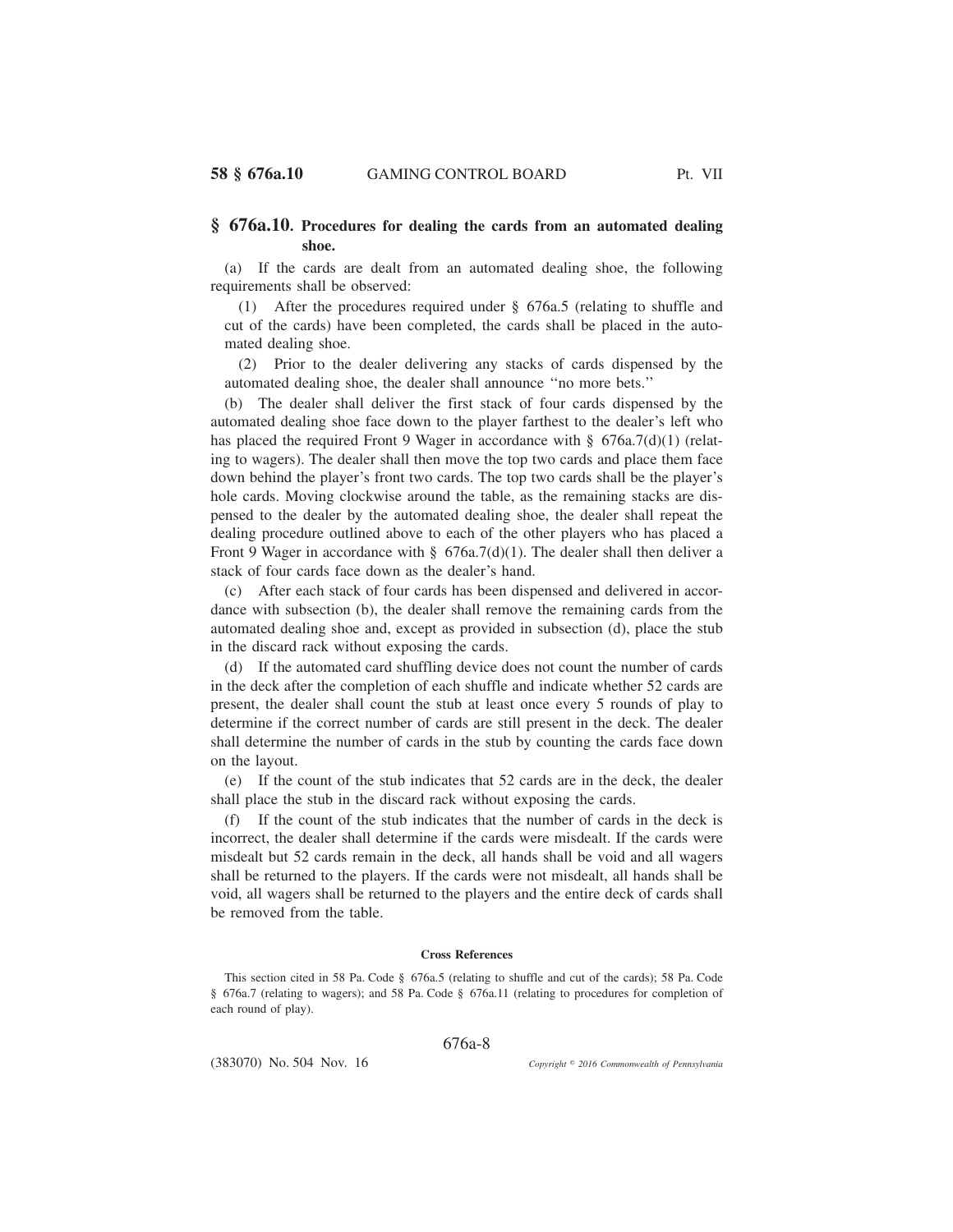## **§ 676a.11. Procedures for completion of each round of play.**

(a) After the dealing procedures required under § 676a.8, § 676a.9 or § 676a.10 (relating to procedure for dealing the cards from a manual dealing shoe; procedure for dealing the cards from the hand; and procedures for dealing the cards from an automated dealing shoe) have been completed, each player shall examine the player's closest two cards subject to the following limitations:

(1) Each player who wagers at a Go Fore It table shall be responsible for his own hand and no person other than the dealer and the player to whom the cards were dealt may touch the cards of that player.

(2) Each player shall keep his cards in full view of the dealer at all times. (b) After each player has examined his first two cards, the dealer shall, beginning with the player farthest to the dealer's left and moving clockwise around the table ask each player if he wishes to make a Back 9 Wager in an amount equal to the player's Front 9 Wager or fold and forfeit the player's Front 9 Wager.

(c) After each player who placed a Front 9 Wager has either placed a Back 9 Wager on the designated area of the layout or forfeited his Front 9 Wager, the dealer shall collect all forfeited Front 9 Wagers and if the player:

(1) Did not place a Skins or Gopher Wager, collect the player's cards and place them face down in the discard rack.

(2) Placed a Gopher or Skins Wager, the dealer shall collect the player's four cards and place them face down under the player's Skins or Gopher Wagers are until settled in accordance with subsection (d).

(d) The dealer shall then reveal the dealer's four cards and place them face up on the layout. After the dealer's cards are turned face up, the dealer shall, beginning with the player farthest to the dealer's right and continuing around the table in a counterclockwise direction, complete the following applicable procedures in succession for each player:

(1) The dealer shall turn the four cards of each player who placed a Back 9, Skins or Gopher Wager face up on the layout.

(2) The dealer shall add together the point value of all four of the player's cards.

(3) For all players who placed Front 9 and Back 9 Wagers, if the total point value of all four cards:

(i) Is equal to or less than par, the player shall be paid out on a winning Front 9 Wager in accordance with § 676a.12(a) (relating to payout odds) and a winning Back 9 Wager in accordance with § 676a.12(b).

(ii) Is greater than par, the dealer shall collect the player's losing Front 9 and Back 9 Wagers.

(4) For all players who placed a Skins Wager, if the total point value of the player's hand:

(i) Is equal to or greater than the total point value of the dealer's hand, the dealer shall collect the player's losing Skins Wager.

## 676a-9

(383071) No. 504 Nov. 16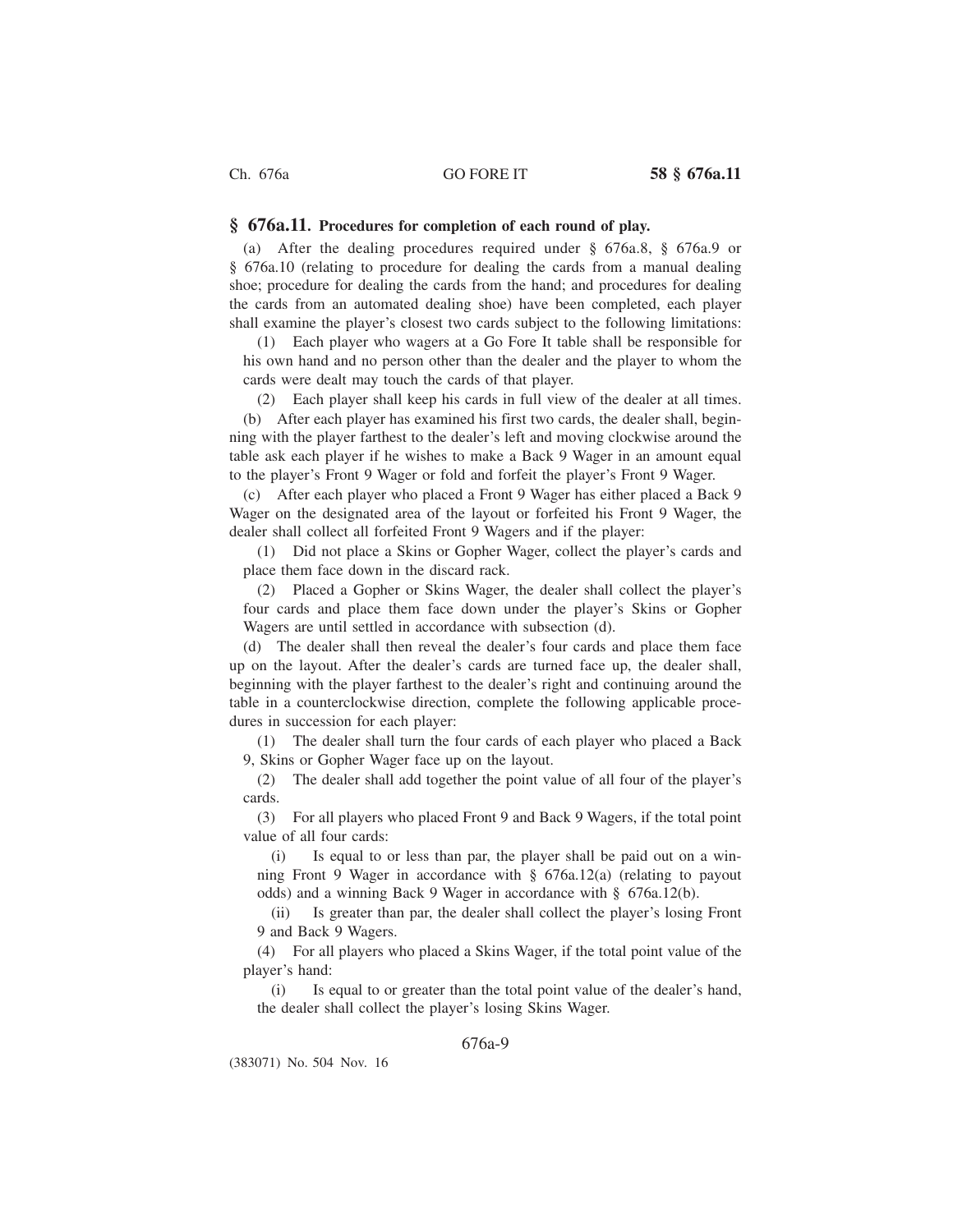(ii) Is less than the total point value of the dealer's hand, the dealer shall pay the winning Skins Wager in accordance with § 676a.12(c).

(5) For all players who placed a Gopher wager, if the player's four cards: (i) Does not contain at least one ace, the dealer shall collect the player's losing Gopher Wager.

(ii) Contains at least one ace, the dealer shall pay the player's winning Gopher Wager in accordance with § 676a.12(d).

(e) After all wagers of the player have been settled, the dealer shall remove all remaining cards from the table and place them in the discard rack in a manner that permits the reconstruction of each hand in the event of a question or dispute.

#### **Cross References**

This section cited in 58 Pa. Code § 676a.7 (relating to wagers); and 58 Pa. Code § 676a.13 (relating to irregularities).

## **§ 676a.12. Payout odds.**

(a) A certificate holder shall pay winning Front 9 Wagers at odds of 1 to 1. (b) A certificate holder shall pay winning Back 9 Wagers in accordance with the following odds:

| Hand-Total Point Value | Payout     |
|------------------------|------------|
| Albatross (8 or less)  | $25$ to 1  |
| Eagle $(9-13)$         | $5$ to 1   |
| Birdie $(14 - 18)$     | $2$ to 1   |
| Par $(19-24)$          | $1$ to $1$ |
|                        |            |

(c) A certificate holder shall pay winning Skins Wagers at odds of 1 to 1.

(d) A certificate holder shall pay winning Gopher Wagers at the odds in one of the following paytables selected by the certificate holder in its Rules Submission filed in accordance with § 601a.2 (relating to table games Rules Submissions):

| Number of Aces | Paytable A | Paytable B |  |
|----------------|------------|------------|--|
|                | 1,000 to 1 | 1,000 to 1 |  |
|                | $50$ to 1  | $50$ to 1  |  |
|                | $5$ to $1$ | 6 to 1     |  |
|                | $2$ to $1$ | $2$ to 1   |  |
|                |            |            |  |

#### **Cross References**

This section cited in 58 Pa. Code § 676a.11 (relating to procedures for completion of each round of play).

# **§ 676a.13. Irregularities.**

(a) A card that is found face up in the shoe or the deck while the cards are being dealt may not be used in that round of play and shall be placed in the dis-

676a-10

(383072) No. 504 Nov. 16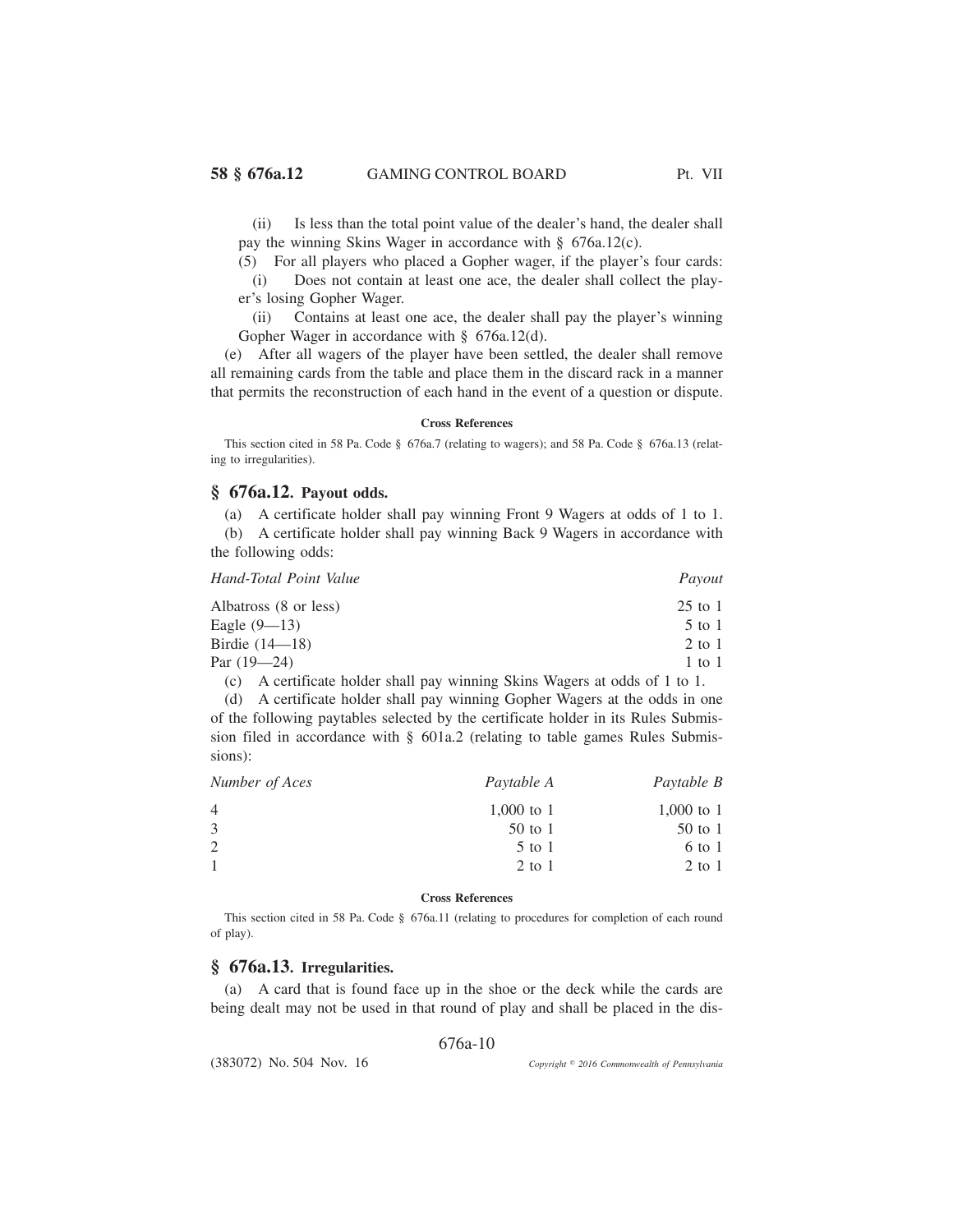card rack. If more than one card is found face up in the shoe or the deck during the dealing of the cards, all hands shall be void, all wagers shall be returned to the players and the cards shall be reshuffled.

(b) A card drawn in error without its face being exposed shall be used as though it were the next card from the shoe or the deck.

(c) If any player or the dealer is dealt an incorrect number of cards, all hands shall be void, all wagers shall be returned to the players and the cards shall be reshuffled.

(d) If any of the dealer's cards or the player's hole cards are inadvertently exposed prior to each player having either folded or placed a Back 9 Wager as provided under § 676a.11 (relating to procedures for completion of each round of play), all hands shall be void, all wagers shall be returned to the players and the cards shall be reshuffled.

(e) If an automated card shuffling device is being used and the device jams, stops shuffling during a shuffle or fails to complete a shuffle cycle, the cards shall be reshuffled.

(f) If an automated dealing shoe is being used and the device jams, stops dealing cards or fails to deal cards during a round of play, the round of play shall be void, all wagers shall be returned to the players and the cards shall be removed from the device and reshuffled with any cards already dealt.

(g) If an automated card shuffling device or automated dealing shoe malfunctions and cannot be used, the automated card shuffling device or automated dealing shoe shall be covered or have a sign indicating that the automated card shuffling device or automated dealing shoe is out of order placed on the device before any other method of shuffling or dealing may be utilized at that table.

(385319) No. 508 Mar. 17

676a-11